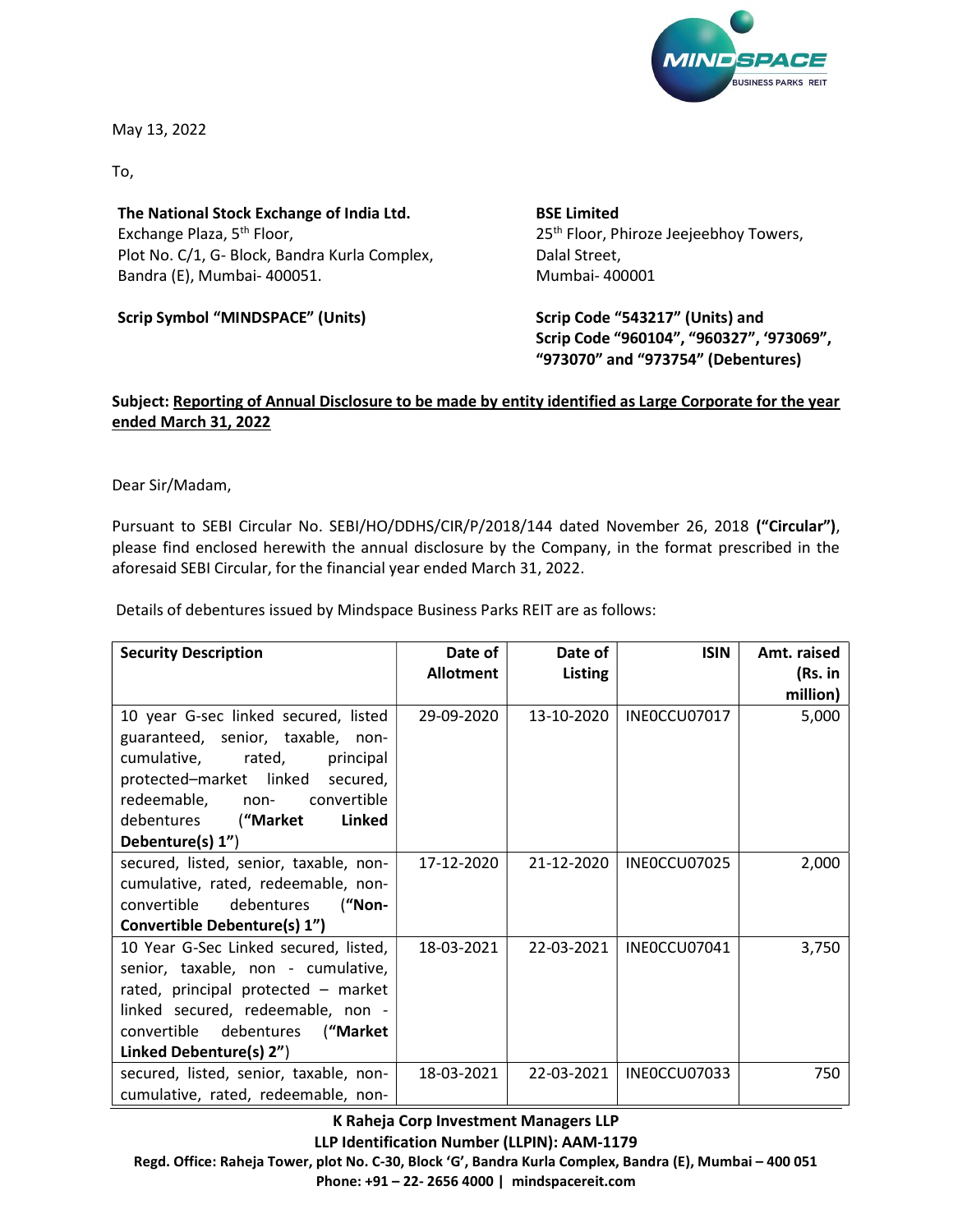

| ("Non-<br>convertible<br>debentures   |            |            |              |        |
|---------------------------------------|------------|------------|--------------|--------|
| Convertible Debenture(s) 2")          |            |            |              |        |
| Senior, listed, rated, secured, non-  | 01-02-2022 | 04-02-2022 | INEOCCU07058 | 5,000  |
| taxable, transferable,<br>cumulative, |            |            |              |        |
| redeemable<br>non-convertible         |            |            |              |        |
| ("Non-Convertible<br>debentures       |            |            |              |        |
| Debenture(s) 3")                      |            |            |              |        |
| <b>Total</b>                          |            |            |              | 16,500 |

Accordingly, Mindspace Business Parks REIT is a 'Large Corporate' as per the applicability criteria mentioned in clause 2.2 of the Circular.

We have enclosed herewith the annual disclosure as per Annexure – B2 of the said Circular.

Please take the same on your record.

Thanking you,

For and on behalf of K Raheja Corp Investment Managers LLP (acting as the Manager to Mindspace Business Parks REIT)

NARENDRA

VASANT RAHALKAR Date: 2022.05.13 18:13:45 +05'30'Digitally signed by NARENDRA VASANT RAHALKAR

Authorised Signatory Name: Narendra Rahalkar Designation: Compliance Officer

Encl.: As above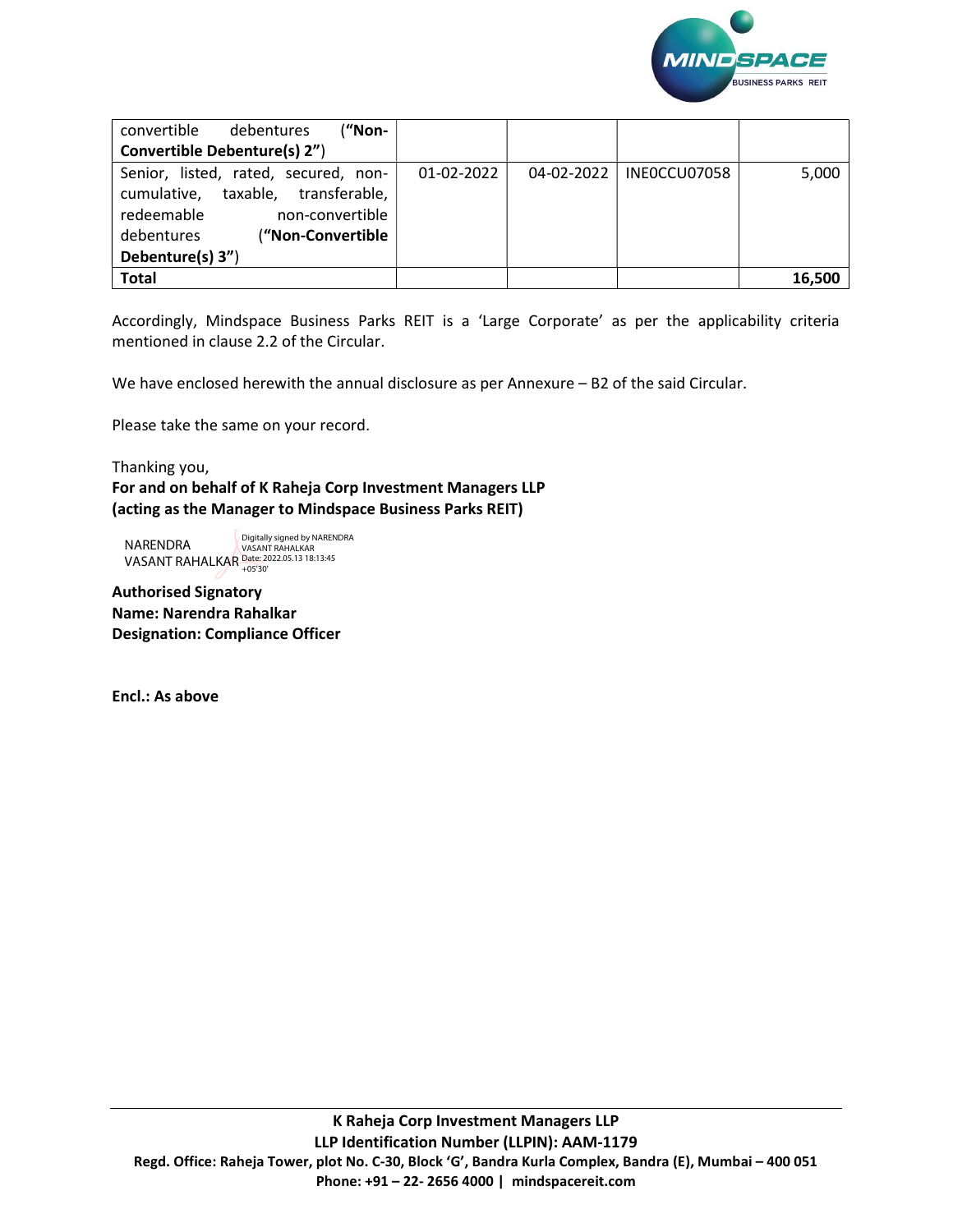

Annexure B2

## Annual Disclosure to be made by an entity identified as a Large Corporate

| ᅩ | Name of the Company/ entity:       | Mindspace Business Parks REIT       |  |
|---|------------------------------------|-------------------------------------|--|
|   | <b>CIN / SEBI Registration No:</b> | CIN - Not applicable                |  |
|   |                                    | SEBI Registration No. - IN/REIT/19- |  |
|   |                                    | 20/0003                             |  |
|   | <b>Report filed for FY:</b>        | 2021-22                             |  |

## 4. Details of the borrowings (all figures in Rs. Crore):

| S.N. | <b>Particulars</b>                                                        | <b>Details</b> |
|------|---------------------------------------------------------------------------|----------------|
|      |                                                                           | (Rs. In Crore) |
| i.   | 2-year block period (Specify financial years)                             | FY 2021-22     |
|      |                                                                           | FY 2022-23     |
| ii.  | Incremental borrowing done in FY (T)                                      | 500            |
|      | (a)                                                                       |                |
| iii. | Mandatory borrowing to be done through issuance of debt securities in     | 125            |
|      | FY(T)                                                                     |                |
|      | $(b) = (25\% \text{ of a})$                                               |                |
| iv.  | Actual borrowings done through debt securities in FY (T)                  | 500            |
|      | (c)                                                                       |                |
| v.   | Shortfall in the mandatory borrowing through debt securities, if any, FY  | Nil            |
|      | (T-1) carried forward to FY (T).                                          |                |
|      | (d)                                                                       |                |
| vi.  | Quantum of (d), which has been met from (c)                               | Nil            |
|      | (e)                                                                       |                |
| vii. | Shortfall, if any, in the mandatory borrowing through debt securities for | Nil            |
|      | FY(T)                                                                     |                |
|      | {after adjusting for any shortfall in borrowing for FY (T-1) which was    |                |
|      | carried forward to FY $(T)$ }                                             |                |
|      | $(f)=(b)-[(c)-(e)]$                                                       |                |
|      | {If the calculated value is zero or negative, write "nil"}                |                |